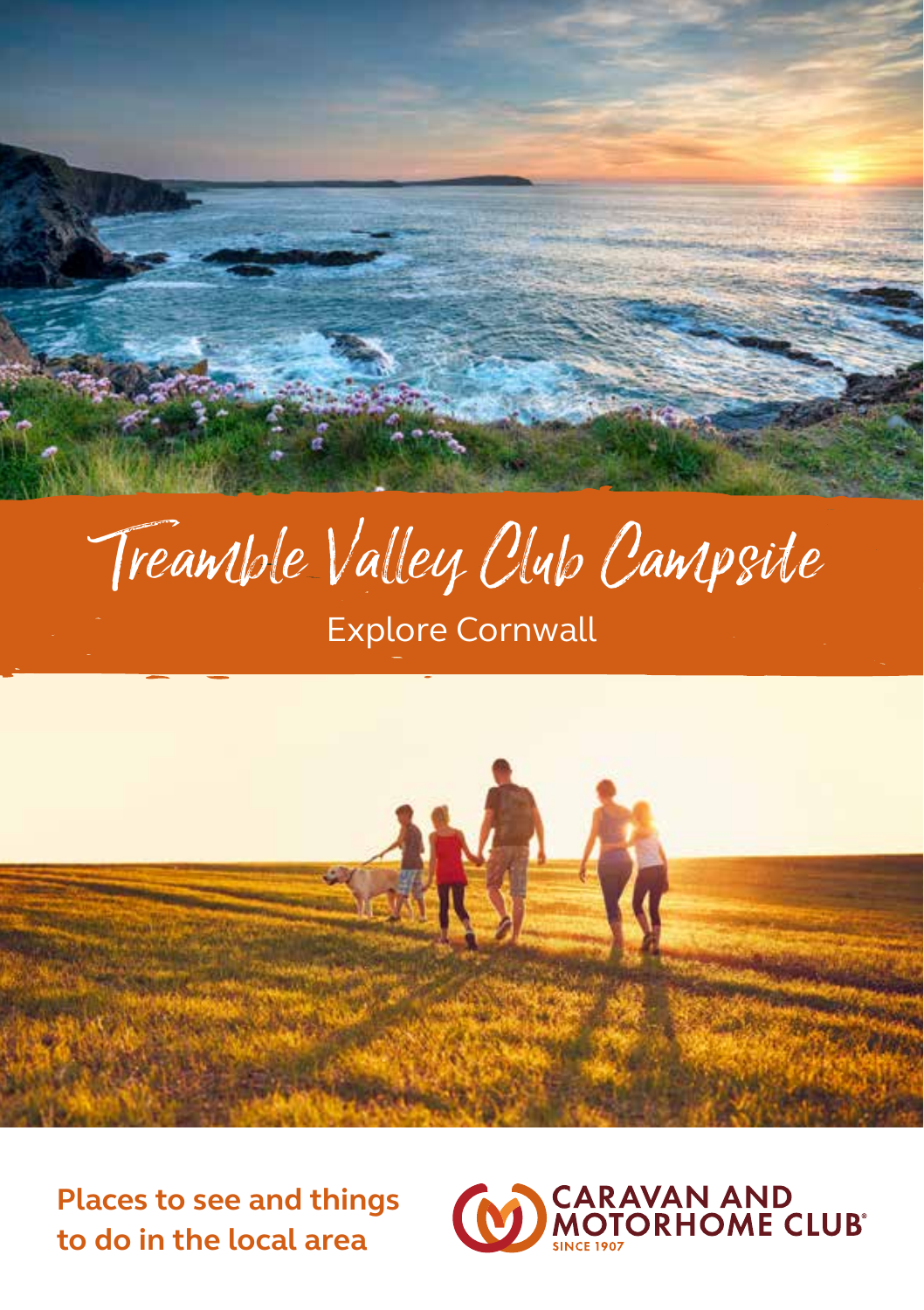

# Make the most of your time

### **Visit**

#### **1**

#### **Pirates Quest**

This experience allows pirate fans the chance to discover the legends and history of Cornwall.

#### **2**

**The Eden Project**

The largest rainforest in captivity, stunning plants, exhibitions, striking contemporary gardens and events.

#### **Camel Creek Adventure Park 3**

Family day out with rides, nature and animals.

#### **Lappa Valley 4 Steam Railway**

Journey into the park by steam engine; once inside you will find lots of fun family activities.

Don't forget to check your Great Saving Guide for all the latest offers on attractions throughout the UK.



**camc.com/greatsavingsguide**

#### **Perranporth Surf School 5**

Based on the beach throughout the summer; a fun way to learn how to take to the waves.

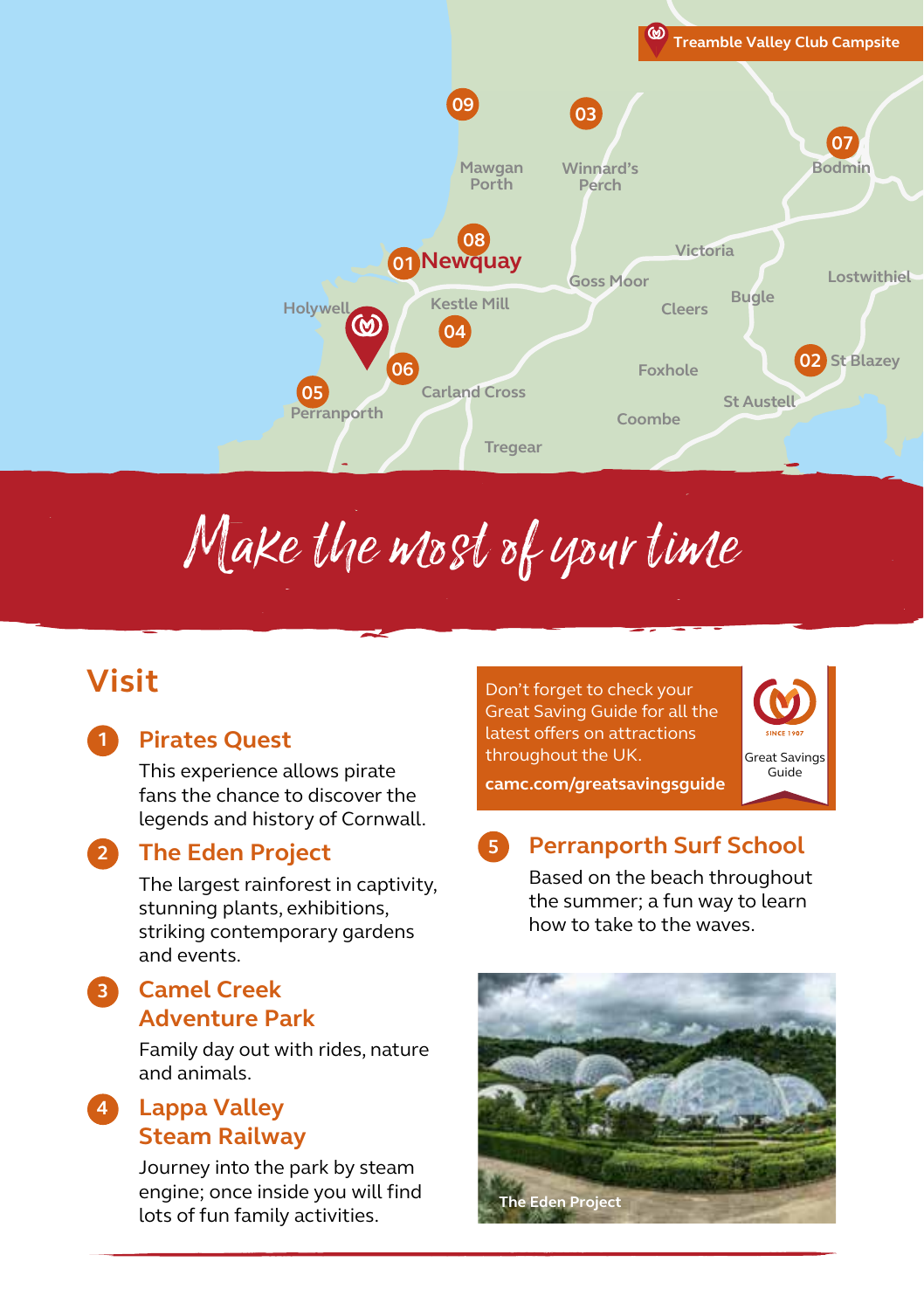## **Walk**

### **6**

#### **Local Walks**

There is excellent walking nearby, especially along the coast path.

## **Cycle**

#### **Bodmin to Truro 7**

The nearest national cycle route is Route 32.



## **Explore**

#### **8**

#### **Newquay**

Perched upon Cornwall's craggy cliffs and adorned by miles of sublime golden beaches, this is a dreamy seaside town, voted as one of the UK's favourites.

**Padstow 9**

Surrounded by glorious countryside and pristine sandy beaches, this pretty harbour town offers something for everyone, from watersports to fresh, locally-produced food. **Padstow**